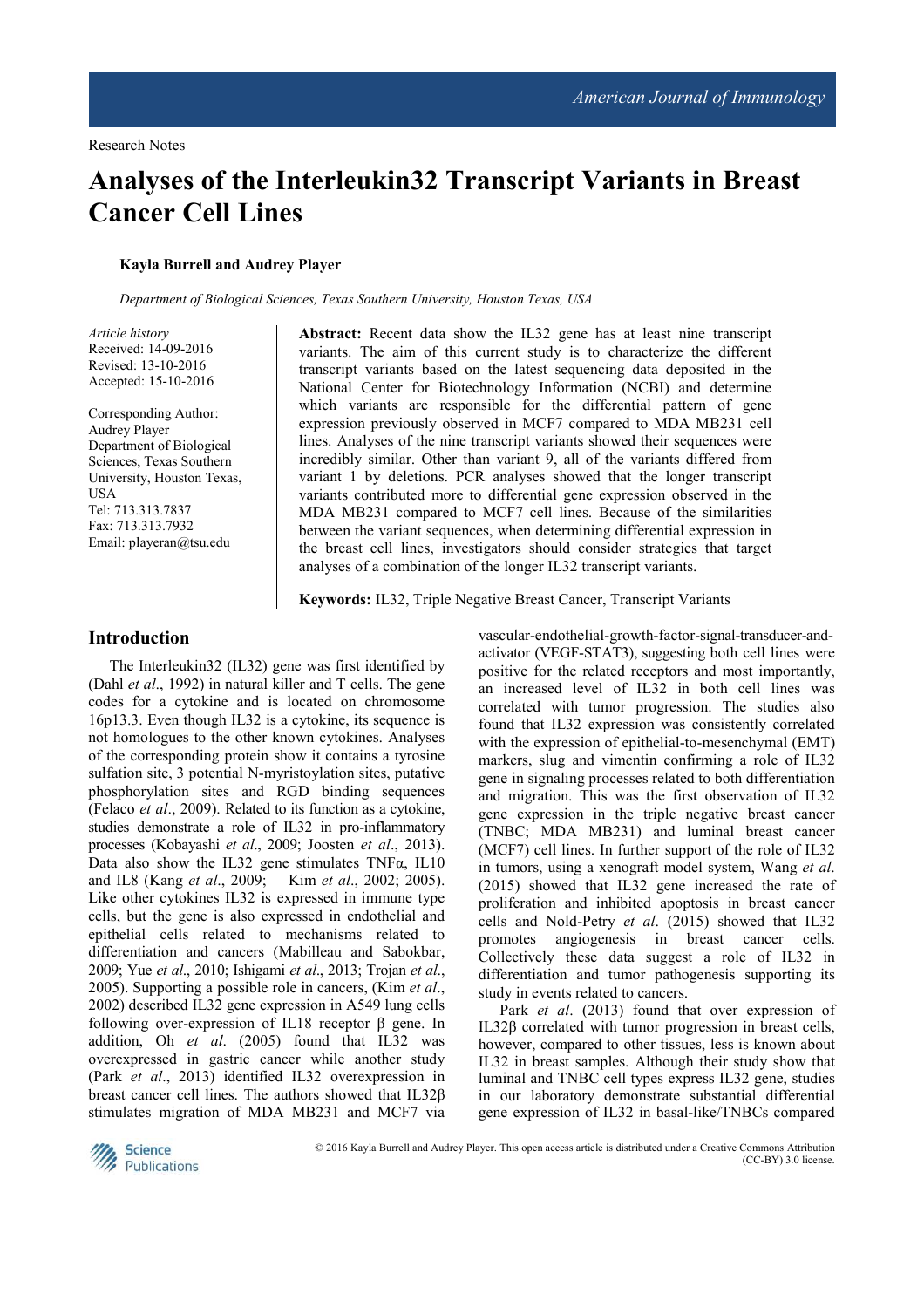to normal and luminal breast cancer cell lines and patient samples (Player *et al.*, 2014). Since our initial observations, we have performed studies to better characterize the IL32 gene in breast cancers.

Data show that as of June 2016, there are nine IL32 transcript variants, so not only is there an attempt to better characterize IL32, but a primary goal of our studies is to determine which of the variants are responsible for the differential pattern of expression observed in TNBC samples. In the event IL32 proves to be clinically relevant in breast cancer or inflammatory related diseases, it will ultimately be important to recognize the differences between the different isoforms; and specifically related to breast cancers these experiments will identify which of the isoforms to target in efforts to better understand the function of the gene in breast. Outlined in this current study, we performed analyses of the IL32 transcript variants and found that their sequences were incredibly similar. Based on nucleotide regions found to be unique per isoforms, we then generated PCR primers and determined differential gene expression of the variants in luminal compared to a TNBC cell line. Because of their incredible sequence similarity, in most cases we were not able to identify unique regions corresponding to the individual variants, making it difficult to interpret gene expression levels based on each isoform. Our data show that many of the variants are indeed transcribed in the breast cells, so it might not be possible to completely separate their activity and subsequently target one isoform to modulate the gene's transcript expression. Our data also show that combinations of the transcript variants are expressed in our breast cancer cell lines and variants with longer sequences contribute more to the differential pattern of expression compared to variants with deletions. Data presented in this study represent the most detailed analyses of the nine IL32 variants since the corrected sequences were deposited in NCBI. Transcript variant 9 has only recently been characterized, as a result no other study contains information related to comparison of this variant to all other transcript variants. Based on analyses of the sequences currently deposited in the National Center for Biotechnology Information (NCBI), we find that the nine variants code for five closely related forms of the IL32 protein. Previous data suggest the IL32 is involved in the pathogenesis of inflammatory diseases and breast and other cancers, as a result data presented in this current study are important for better understanding the IL32 gene.

# **Materials and Methods**

#### *Cell Lines Selection*

The MCF7 cell was chosen to represent the luminal cell line and the MDA MB231 was chosen to represent TNBC cell line. The cell lines were purchased from

ATCC (Manassas, VA). The cells were cultured in Dulbecco's Modified Eagle Minimum essential media (DMEM) supplemented with penicillin and 10% serum in a 37°C degree incubator with 5% CO2 as suggested by the supplier.

#### *RNA Extraction, Analysis and Generation of cDNA*

The cells were grown to approximately 90% confluence and harvested for extraction of total RNA. RNA was extracted using the TrizolTM (Thermo-Fisher, Grand Island, NY) method. The RNA quality was examined following spectrophotometer analysis (via assessment of the A260/280 ratio) and by visual analyses following separation by electrophoresis on a 1% agarose-formaldehyde gel. One microgram of total RNA was converted to copy DNA (cDNA) using the iScript cDNA kit (Bio-Rad, Hercules CA) as suggested by the manufacturer. The cDNA samples were diluted five-fold with water and stored at - 20°C until used in experimental analyses.

## *Analyses of IL32 Gene, Primer Design, PCR and Gel Electrophoresis*

The IL32 transcript variants and protein sequences were analyzed using NCBI tools including the Basic Local Alignment Search Tool (BLAST; https://blast.ncbi.nlm.nih.gov/Blast.cgi), University of California Santa Cruz Genome Brower (UCSC Genome Browser; https://genome.ucsc.edu/) and the Multalin program (Corpet, 1988). The nucleotide and protein sequences corresponding to IL32 were retrieved from NCBI (GRCh38.p7 build). Nucleotide and protein sequences corresponding to the nine IL32 isoforms were aligned and compared using the Multalin program and BLAST to characterize the various forms and identify unique regions related to each. The unique nucleotide regions were identified and PCR primers were generated using the Primer3 program (Rozen and Skaletsky, 2000). BLAST and the *In Silico* PCR program of the UCSC Genome Browser were used to validate the specificity of the PCR primer sequences chosen. These programs were also used to analyze the amplicons resulting from forward and reverse primer hybridizations against the entire genome to determine their position along the chromosomes. Primer sequences were synthesized by IDTDNA (Coralville IA).

For the PCR reactions, approximately 10 nanograms (ng) of cDNA (MCF7 or MDA MB231 respectively) was mixed with 10uL of Amplitaq GoldTM (Life Technologies, Waltham MA), 10uM each of the forward and reverse gene primers and water up to 20 uL. PCR conditions were carried out at 95°C 5 min for one cycle, then 30 cycles at 95°C for 30 sec, 58°C for 90 sec and 70°C for 90 sec, followed by a final extension of 70°C for 5 min. PCR products were separated by electrophoresis on a 1.0% agarose gel.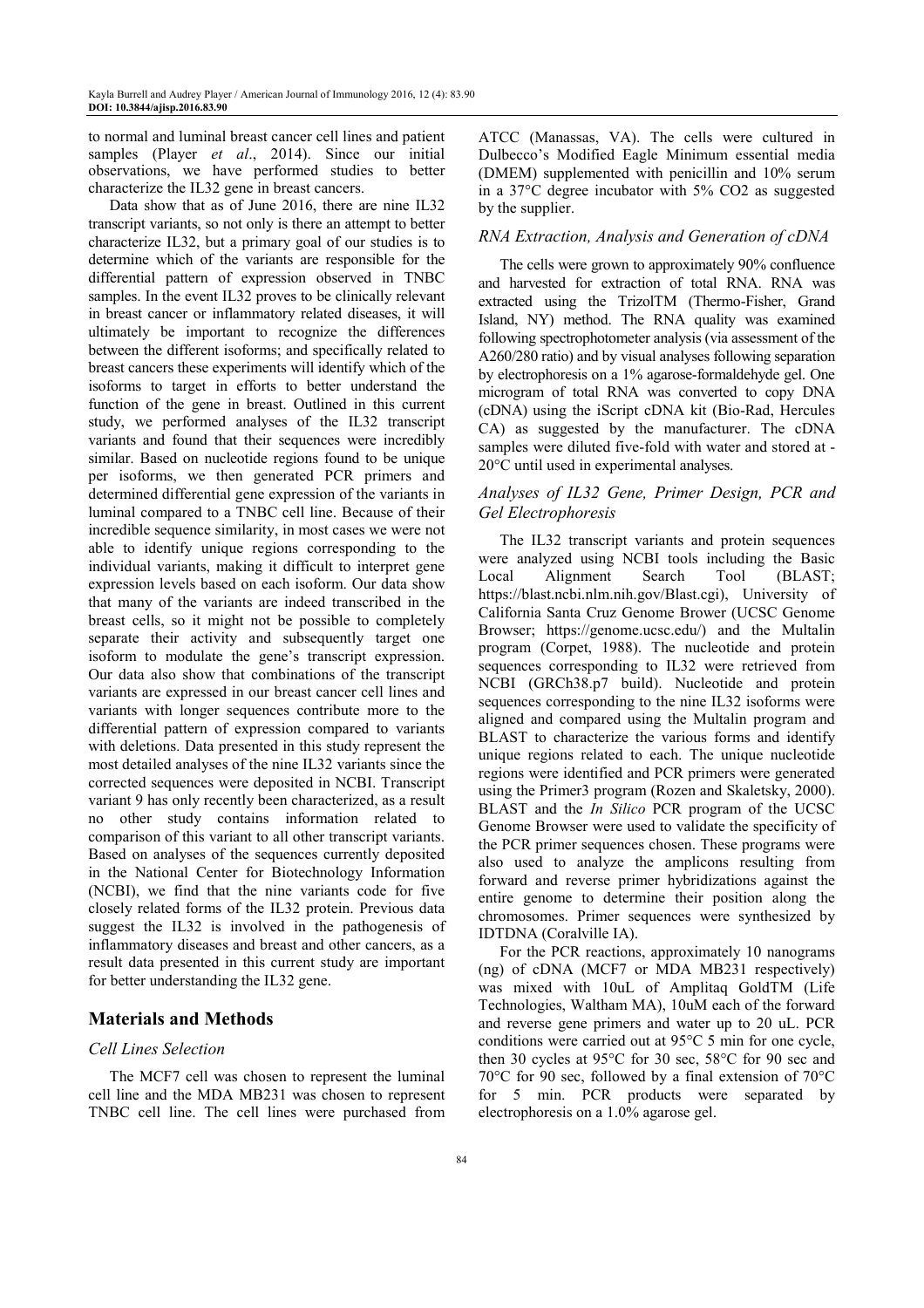## *Assessment of the Performance of the Different Primer Pairs*

The transcript variants responsible for differential expression observed in MDA MB231 compared to MCF7 were determined by comparing the transcript levels generated by PCR analyses following use of the specific primer sets. The overall intensity of the amplicons generated in MDA MB231 was compared to the intensity of the amplicons generated in MCF7, each adjusted for the control gene transcript levels. We compared amplicon amounts generated for (a) primers1/MRPL19 for MDA MB231 –primer1/MRPL19 for MCF7, (b) primers2/MRPL19 for MDA MB231 – primer2/MRPL19 for MCF7 (c) primers3/MRPL19 for MDA MB231 –primer3/MRPL19 for MCF7, (d) primers4/MRPL19 for MDA MB231 –primer4/ MRPL19 for MCF7 and (e) primers5/MRPL19 for MDA MB231 –primer5/ MRPL19 for MCF7. The amount of amplicon generated for each primer set was determined by densitometer analyses using the Bio-Rad ChemDoc data analysis software. Primer sets were ranked based on the differential expression of IL32 transcripts in MDA MB231 compared to MCF7 samples.

# **Results**

# *Comparisons between the nine IL32 Transcript Variant Sequences*

We previously showed that IL32 was differentially expressed in basal-like/TNBC compared to normal and luminal breast cancer cell lines and clinical samples (Player *et al*., 2014). For the current study, our goal was to better characterize the transcript variants responsible for the differential pattern of gene expression observed in those samples. As of June 2016 nine IL32 transcript variants have been identified ranging in size from 880 to 1,243 base pair mRNA (corresponding to transcript variants 7 and 9, respectively). The list of the transcript variants and the size of each isoform is given in Table 1. The Greek symbol designations were retrieved from current NCBI entries listed for each variant. The relative intron: Exon distributions of the nine transcript variants are presented in Fig. 1. The exons of each variant is compared to exon sequences in transcript variant 1. Transcript variant 1 contains eight exons and is considered the canonical sequence. All other variants contain five to seven exons. When aligned, analysis of these data show incredible sequence similarity between all of the transcript variants, with the least similarity between exon two of transcript variant 1, compared to exon one of variants 3, 6, 5 and 9. Overall, nucleotide sequence analyses show closer similarity between transcript variants 1, 2, 3, 4 and 8 and 5 and 6 and less between 7 and 9 (Fig. 1 and Table 2). Transcript variants 4 and 7 are among the shortest variants with variant 4

lacking exon two and a substantial portion of exon eight and variant 7 lacking exons one, two and six compared to transcript variant 1. Variants 5 and 6 are also short isoforms, lacking exons one and five compared to variant 1. Except for the aforementioned differences observed in exon two of variant 1, the differences between the variants are mainly in the form of deletions; transcript variant 9 however shows additional nucleotide sequences in exons four, five and eight.

#### *Comparisons between the Corresponding Protein Sequences*

Analysis of the protein sequences show that there are five different IL32 protein sequences corresponding to the nine transcript variants (Fig. 2). The Multalin program is used to compare the sequences but it can also be used to position sequences based on relative similarity. Based on the protein sequences and their positions following Multalin, transcript variants 1, 2, 3 and 8 all represent one protein; variants 5 and 6 represent a different protein. Transcript variants 4, 7 and 9 each represent a different protein. Based on size, the protein coded from transcript variant 9 is the longest at 234 amino acids, followed by the protein coded from variants 1, 2, 3 and 8. Next in size is the protein coded from variant 7, then the protein coded from variants 5 and 6. The protein coded from variant 4 is the smallest at 131 amino acids. This information is summarized in Table 2.

# *PCR and Gel Electrophoresis Analysis of the Transcript Variants in MDA MB231 Compared to MCF7*

Our initial goal was to compare the sequences associated with the nine transcript variants, identify unique regions that would allow for PCR analyses of the individual variants and use the primer sets generated from the analyses for comparison of transcript levels in MDA MB231 compared to the MCF7 cell line. These data would allow us to identify which variants are expressed in the two cell lines, hence responsible for the differential pattern of gene expression observed. However we found that there was incredible sequence similarity between the IL32 transcript variants that would not allow for analyses of the individual variants. Based on their nucleotide sequences we were able to design five sets of PCR primers corresponding to the different combinations of isoforms. Supplemental Table 1 lists the primer sets, the transcripts recognized by the particular primers and the size of the amplicons generated by each. *In Silico* PCR was performed to validate the location on the chromosome and the amplicon sizes. Primer set 1 was used in our initial discovery experiments. Using this primer set we were able to identify differences in transcript levels in basallike/TNBC compared to normal and luminal breast cancer cell lines and clinical samples.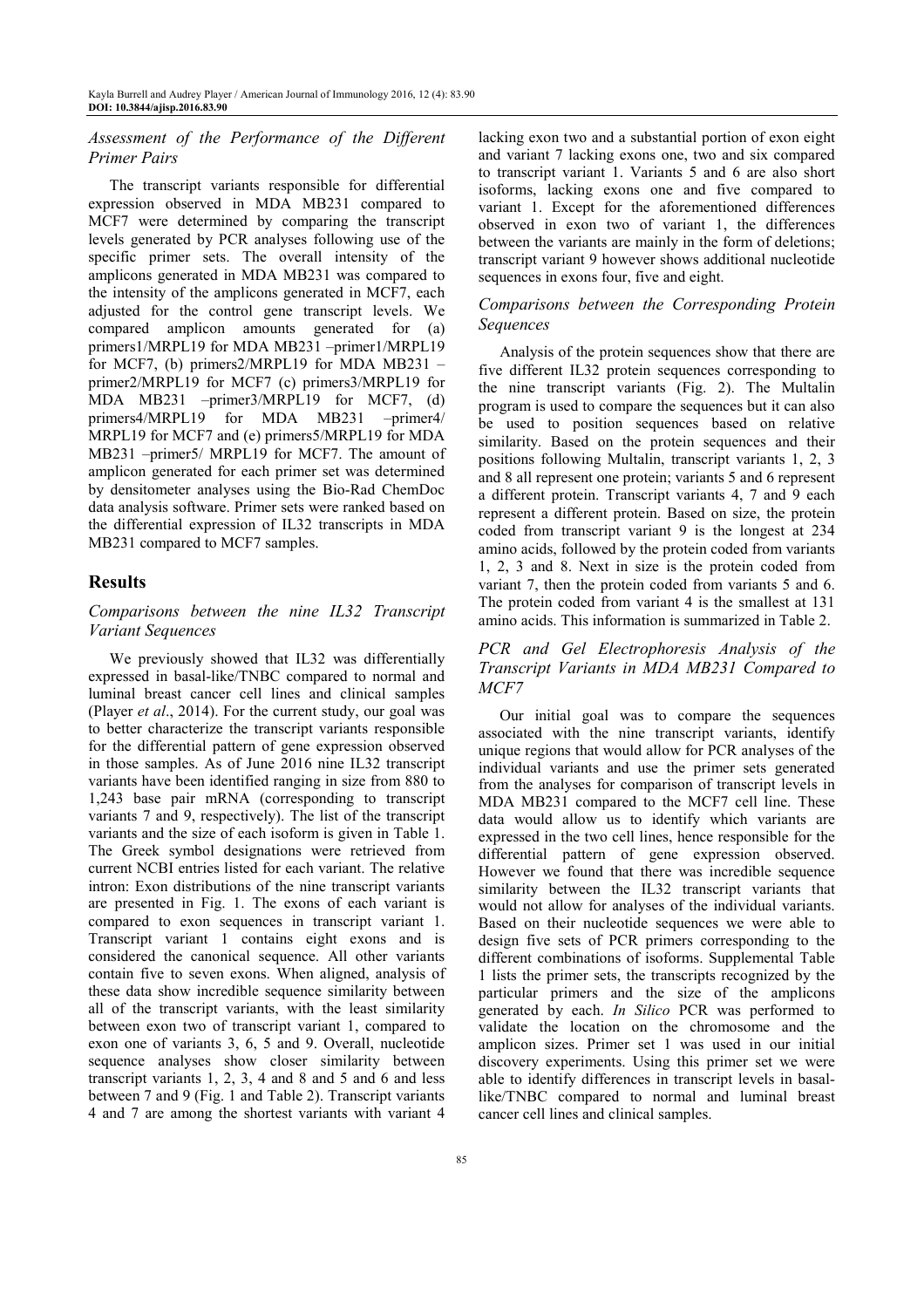

Fig. 1. Intron: Exon display of the nine IL32 transcript variants. The nucleotide data (and the original figure) was retrieved from NCBI (June 2016). The percent similarity between the different exons was determined using Multalin. The canonical sequence is transcript variant 1 with eight exons. The ATG sequence designating the protein start site on exon three of variant 1



Fig. 2. Comparison of the protein sequences corresponding to the nine different transcript variants. The comparisons between the proteins were generated by Multalin program. Red corresponds to high consensus, blue corresponds to lower consensus and black corresponds to neutral representing less consensus. The variants corresponding to the particular proteins are also listed



Fig. 3. Analysis of PCR results of different transcript variant sets in MDA MB231 compared to MCF7. MRPL19 represents control gene for both cell line preparations. Primer set (PS)

PCR analysis of the different primer sets in MDA MB231 compared to MCF7 showed that each demonstrated some level of differential expression in the cell lines. However, the transcript variants demonstrated varying levels of differential expression (Fig. 3). The densitometer analyses show that the greatest difference in gene expression is found with primer set one (corresponding to variants 1,2,3,5,6,8 and 9) and primer set five (corresponding to variant 9 only). These data suggest that variants 1, 2, 3 and 8 and variants 5 and 6 and variant 9 are more active in MDA MB231 cells leading to differential expression compared to MCF7.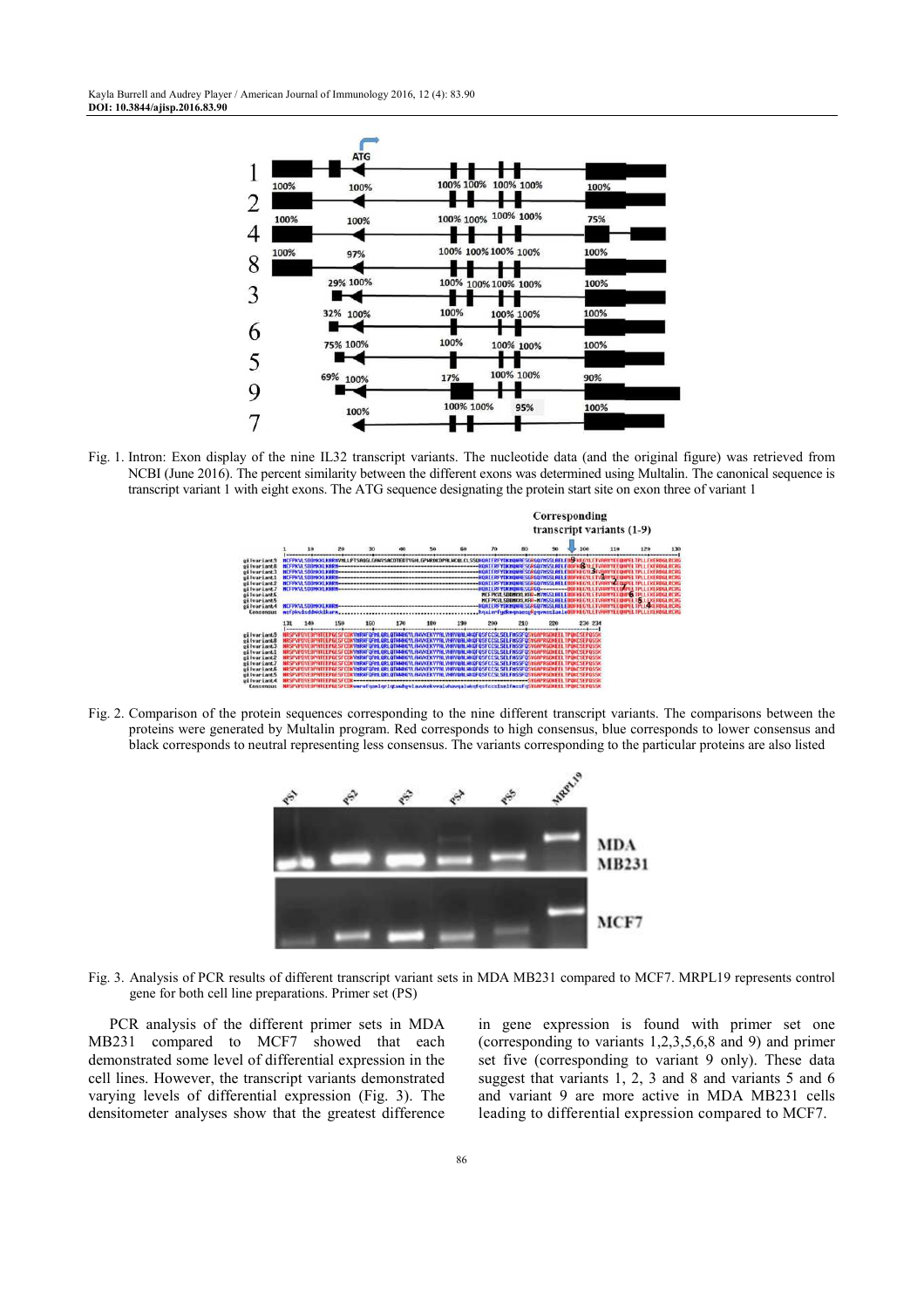#### Table 1. Descriptions of the nine Il32 transcript variants. Data were obtained from NCBI

Analysis of IL32 transcript variants

| Reference (NCBI) | Description          | Length (base pairs)<br>Linear mRNA |
|------------------|----------------------|------------------------------------|
| NM 001012631.1   | transcript variant 1 | 1157                               |
| NM 004221.4      | transcript variant 2 | 1090                               |
| NM 001012632.1   | transcript variant 3 | 956                                |
| NM 001012633.1   | transcript variant 4 | 919                                |
| NM 001012634.1   | transcript variant 5 | 897                                |
| NM 001012635.1   | transcript variant 6 | 892                                |
| NM 001012636.1   | transcript variant 7 | 880                                |
| NM 001012718.1   | transcript variant 8 | 1093                               |
| NM 001308078.1   | transcript variant 9 | 1243                               |

Table 2. Summary of the comparisons between the Intron: Exons of the nine transcript variants. These data also show which variants are more similar and designate which have deletions compared to transcript variant 1. The corresponding protein sizes of each variant are also listed. Greek symbol designations were obtained from NCBI; designations were listed with the nucleotide sequence information

|                | Nucleotides\     |                                                                                                     |                       |               |
|----------------|------------------|-----------------------------------------------------------------------------------------------------|-----------------------|---------------|
| Variant        | protein sequence | Deletions/differences compared to Variant 1                                                         | NCBI designation      | Protein sizes |
| 1, 2, 3, 8     | Similar to each  | variants 2, $8 =$ missing exon 2<br>variant $3 =$ missing exon 1                                    | Isoform B $(β)$       | 188           |
| 5, 6           | Similar to each  | variants 5, $6 =$ missing exon 1 and 5                                                              | isoform $C(\epsilon)$ | 168           |
| $\overline{4}$ | Unique           | variant $4 =$ missing exon2 and part of exon 8                                                      | Isoform A $(α)$       | 131           |
|                | Unique           | variant $7 =$ missing exons 1, 2, 6                                                                 | Isoform D $(\delta)$  | 179           |
| 9(X)           | Unique           | variant $9 =$ missing exon1; exons 4,5 combined;<br>align of exon 8 show additional 145 nucleotides | Isoform Ε $(γ)$       | 234           |

Table 3. Densitometer analysis of PCR results comparing primer sets in MDA MB231 compared to MCF7. The variant lists those recognized by the particular primer set. The greatest level of differential expression are observed in Primer set 1\* and primer set 5\*\*

| Primer Sets (variants)    | MDA mb $231(A)$ | $PSn/Cont= A1$ | MCF7(B) | $PSn/Cont = B1$ | $(A \nightharpoonup B \nightharpoonup)$ |
|---------------------------|-----------------|----------------|---------|-----------------|-----------------------------------------|
| PS1(1,2,3,5,6,8,9)        | 3250.31         | 1.1876         | 1667.91 | 0.6134          | $0.5742*$                               |
| PS2 (1,2,3,4,5,6,7,8, 9)  | 3566.82         | 1.3033         | 2706.17 | 0.9952          | 0.3081                                  |
| $PS3$ $(1,2,3,5,6,7,8,9)$ | 3872.77         | 1.4151         | 3291.91 | 1.2106          | 0.2045                                  |
| PS4(1, 2, 4, 8)           | 3155.86         | 1.1531         | 2497.12 | 0.9183          | 0.2348                                  |
| $PS5(9 \text{ Only})$     | 3127.19         | 1.1426         | 1710.03 | 0.6289          | $0.5137**$                              |
| MRPL19                    | 2736.79         | 2719.2         |         |                 |                                         |

Supplemental Table 1. PCR primer sets. Table includes the primer sets, the variants detected using the particular primers, their corresponding sequences and amplicon sizes generated following PCR analyses

| Primer Set (PS; variants) | Forward primer               | Reverse primer              | Amplicon length |
|---------------------------|------------------------------|-----------------------------|-----------------|
| PS1 (1,2,3,5,6,8,9)       | AGCTGGAGGACGACTTCAAA         | CCTGGAACCATCTCATGACC        | 207bp           |
| PS2 (All Variants)        | CTTTCCAGTCCTACGGAGC          | <b>ACAGCACCAGGTCAGAGCT</b>  | 222bp           |
| PS3 (All except 4)        | CTGGGTGAAGGAGAAGGTG          | <b>GCAAAGGTGGTGTCAGTATC</b> | 205bp           |
| PS4 (Variants $1,2,4,8$ ) | <b>CCAGCTGTCCCGAGTCTGGA</b>  | AGAGAGACAGAGGTCTGGGGT       | 174bp           |
| $PS59(X)$ only            | <b>CCCTACTTCTGCTCAGGGGTT</b> | <b>CACCCACCTGTCCACGTCCT</b> | 194bp           |
| MRPL19 control            | AAGCGTCGAAAAGGTCTTGA         | <b>GCTCAGGTTCCATGCTCATT</b> | 306bp           |

Variants 1, 2, 3 and 8 correspond to IL32β. Variants 5 and 6 correspond to IL32ε. Variant 9 corresponds to IL32γ. These data suggest that IL32β/IL32ε and IL32γ appear to contribute significantly to differential gene expression in our breast cancers. The least level of differential expression was observed using primer set three and primer set four (Table 3); these primer sets contained variants 4 or 7. When primer sets contain either variants 4 ( $\alpha$ ) or 7 ( $\delta$ ), we observed the lowest levels of differential gene expression. Even though the transcripts were present, they appeared to contribute less to the processes affecting differential expression. Transcript variant 7 has fewer exons (i.e., more deletions) compared to all other transcript variants and variant 4 also contains substantial deletions. Transcript variant 4 also codes for the smallest of the proteins at 131 amino acids (Table 1 above). Based on their differential expression in the breast cell lines, the primer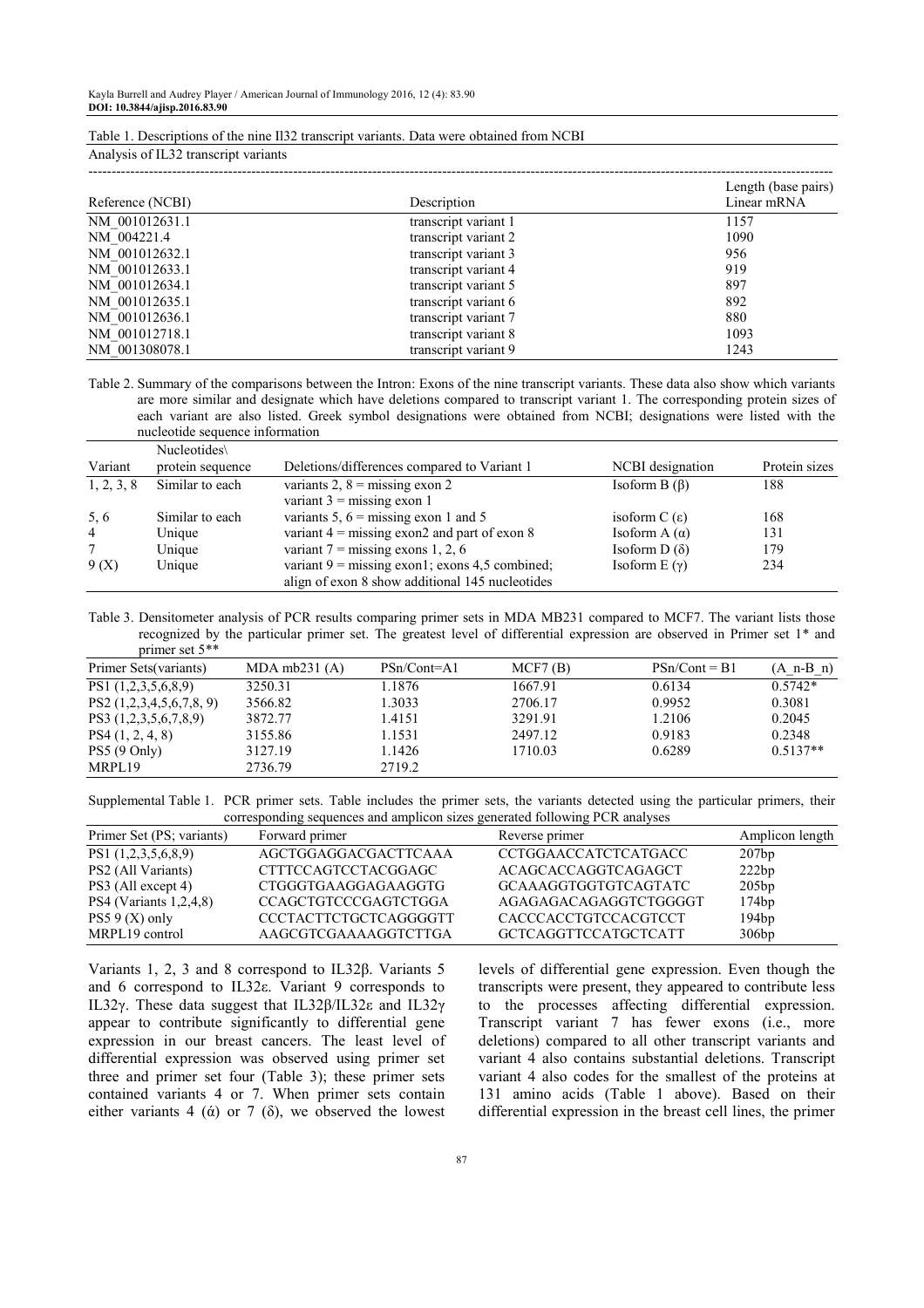sets are ranked as primer set 1>primer set 5>primer set 2>primer set 4>primer set 3. Overall, the PCR analysis and densitometer readings validate what we observed in the cell lines and patient samples (Player *et al*., 2014), in that IL32 is differentially expressed in the cell lines and even though their levels vary, several transcript variants contribute to the differential pattern of expression observed in these samples.

# **Discussion**

To the best of our knowledge, this is the first attempt to characterize IL32 transcript variants in breast cancer cell lines. Comparatively little is known about the IL32 gene as it relates to expression in breast samples. Although the gene was identified over two decades ago in lymphocytes as a Natural Killer (NK4) protein, a search of PubMed using the terms 'breast and IL32' with or without the added term 'cancer' result in seven articles. This could partly be due to the perception that IL32 is involved in inflammatory events with little utility in breast cancers. Data supporting the role of other cytokines in breast cancers however have been documented. Studies show IL6/IL8 and TNF genes have clinical utility and together or individually the genes correlate with growth, survival and clinical prognoses (Hartman *et al*., 2013; Salgado *et al*., 2003; Tripsianis *et al*., 2014). Data generated from these studies has led to a shift in the paradigm related to the role of proinflammatory signaling processes in tumor progression (Atsumi *et al*., 2014). If data are consistent, IL32 is also involved in the pathogenesis of breast cancers validating the efforts to characterize the different transcript variants. Results from these data can then be useful for identifying variants to target for functional studies involved in understanding the role of IL32 in breast signaling pathways whether related to cancer or not.

The IL32 sequencing data has constantly evolved over the past few years emphasizing the need for current studies. Prior to year 2015 transcript variant 9 was designated as "X1"; it was updated in NCBI May 2015 at which time its name was changed to variant 9 and its sequence information was updated. An even more recent update (June 2016) of the transcript variant 9 sequence information resulted in an additional 267 nucleotides to the 3-prime region of the nucleotide sequence compared to X1. Although earlier studies likely did not include all of this information, investigators have compared the different IL32 transcript variants. Goda *et al*. (2006) found that IL32β was the most biologically active variant in activated T-cells and Choi *et al*. (2009) showed that IL32γ was the most biologically active in WISH epithelial cells following treatment with IFN-γ. Both IL32β and IL32γ are longer variants. The studies concluded that certain variants showed more biological activity, yet all variants show some degree of activity. At the time of these studies, six transcript variants had been

identified. Measuring differential expression in breast cancer cell lines, we find the greatest levels of differentially expression when both IL32β (corresponding to variants 1, 2, 3 and 8) and IL32 $\gamma$  (which is probably variant 9 based on its size) are assessed. Variants 5 and 6 (ε) were also included with the IL32β/ γ primer sets. These variants are shorter size transcript variants. Choi speculates that there is lower activity related to IL32ε. We could not validate the performance of transcript variants 5 and 6 because we could not identify sequences unique to these variants that could be used for PCR analyses. Because all of the variants demonstrate some level of activity, we conclude that differential expression of IL32 in TNBC is not caused by a single transcript variant but a combination of variants. Consistent with previous studies, we also found that the other transcript variants showed some level of expression in breast cell lines.

In addition to examining variants with the most biological activity these same studies examined variants with the least level of biological activity (Goda *et al*., 2006; Choi *et al*., 2009). The investigators found that transcript variants with deletions (compared to transcript variant 1) code for proteins that display lower biological activity. Their data showed that IL32 $\alpha$  (referred to as 4 in this study) and IL32  $\delta$  (which likely corresponds to variant 7 in this study) demonstrated the least expression in WISH epithelial cells stimulate by IFNγ. Our data suggest that the shorter transcript variants 4 and 7, both which contain substantial deletions, contribute less to differential gene expression compared to the longer transcript variants; the longest transcript variants being 1 and 9. Results of our study are consistent with previous studies in that we find that when relating biological activity to differential gene expression in breast cancer cells, shorter variants appear to contribute less to these processes. Our results did not address the contribution of proteins to these processes.

Both our and previous studies suggest that whether we are addressing transcript variants or biological activity, there seems to be a pattern in that the longer variants are more involved in the processes that drive these events. One possibility is that, overall, regardless of the tissue, variants with deletions lead to less functional molecules. Or it could be that the shorter variants have particular biological events that they 'drive' which are yet to be described. This is consistent with the popular theory that transcript variants have a purpose and certainly a function if the particular protein product is generated (Keren *et al*., 2010; Sohail and Xie, 2015; Wang *et al*., 2008).

# **Conclusion**

We have characterized the nine IL32 transcript variants in breast cell lines and show that the nucleotide sequences code for five different proteins. There is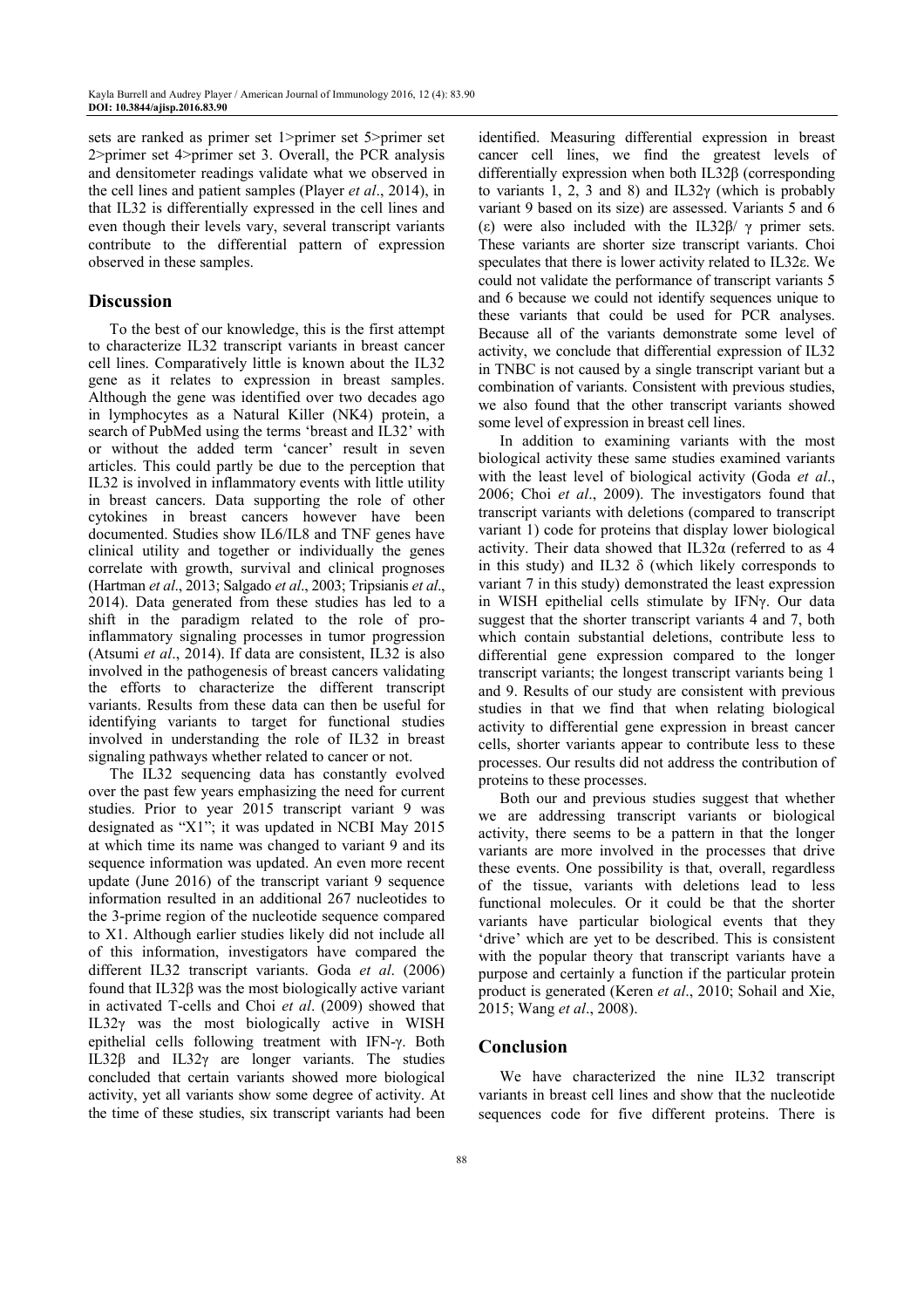incredible sequence similarity between the different variants and variants with longer nucleotide sequences appear to contribute more to the differential gene expression observed between our samples. We also conclude that many of the other transcript variants show some contribution to gene expression in a TNBC cell line and because all of the IL32 transcript variants demonstrate some level of activity, it will be difficult to single-out one variant to possibly target as an attempt to modulate the gene's activity. Based on sequences retrieved from NCBI, our data suggest that in the event IL32 gene is targeted for study of differential gene expression in the breast cancer cell lines, investigators should consider strategies that target a combination of transcript variants.

#### **Acknowledgment**

The authors would like to thank the Department of Biology and the Office of Research for their partial funding in support of this project. The authors would also like to acknowledge the continuous support of the microarray facility of the microarray facility (*mAdb*) of the National Cancer Institute (Bethesda MD)

#### **Author's Contributions**

The project was conceived by AP. KB performed the experiments and AP and KB performed the data analyses and wrote the manuscript.

#### **Disclosure**

The authors report no conflicts of interest in this work.

Supplemental Data-Table 1: IL32 primer sequences used for analyses of the IL32 1 to 9 transcript variants.

#### **References**

- Atsumi, T., R. Singh, L. Sabharwal, H Bando and J. Meng *et al*., 2014. Inflammation amplifier, a new paradigm in cancer biology. Cancer Res., 74: 8-14. DOI: 10.1158/0008-5472.CAN-13-2322
- Choi, J.D., S.Y. Bae, J.W. Hong, T. Azam and C.A. Dinarello *et al*., 2009. Identification of the most active interleukin-32 isoform. Immunology, 126: 535-542. DOI: 10.1111/j.1365-2567.2008.02917.x
- Corpet, F., 1988. Multiple sequence alignment with hierarchical clustering. Nucleic Acids Res., 16: 10881-10890. DOI: 10.1093/nar/16.22.10881
- Dahl, C.A., R.P. Schall, H.L. He and J.S. Cairns, 1992. Identification of a novel gene expressed in activated natural killer cells and T cells. J. Immunol., 148: 597-603. PMID: 1729377
- Felaco, P., M.L. Castellani, M.A. De Lutiis, M. Felaco and F. Pandolfi *et al*., 2009. IL-32: A newly-discovered proinflammatory cytokine. J. Biol. Regul. Homeost, 23: 141-147. PMID: 19828090
- Goda, C., T. Kanaji, S. Kanaji, G. Tanaka and K. Arima *et al*., 2006. Involvement of IL-32 in activation-induced cell death in T cells. Int. Immunol., 18: 233-240. DOI: 10.1093/intimm/dxh339
- Hartman, Z.C., G.M. Poage, P. den Hollander, A. Tsimelzon and J. Hill *et al*., 2013. Growth of triplenegative breast cancer cells relies upon coordinate autocrine expression of the proinflammatory cytokines IL-6 and IL-8. Cancer Res., 73: 3470-3480. DOI: 10.1158/0008-5472.CAN-12-4524-T
- Ishigami, S., T. Arigami, Y. Uchikado, T. Setoyama and Y. Kita *et al*., 2013. IL-32 expression is an independent prognostic marker for gastric cancer. Med. Oncol., 30: 472-472. DOI: 10.1007/s12032-013-0472-4
- Joosten, L.A., B. Heinhuis, M.G. Netea and C.A. Dinarello, 2013. Novel insights into the biology of interleukin-32. Cell Mol. Life Sci., 70: 3883-3892. DOI: 10.1007/s00018-013-1301-9
- Kang, J.W., S.C. Choi, M.C. Cho, H.J. Kim and J.H. Kim *et al*., 2009. A proinflammatory cytokine interleukin-32β promotes the production of an anti-inflammatory cytokine interleukin-10. Immunology, 128: e532-540. DOI: 10.1111/j.1365-2567.2008.03025.x
- Keren, H., G. Lev-Maor and G. Ast, 2010. Alternative splicing and evolution: Diversification, exon definition and function. Nat. Rev. Genet, 11: 345-355. DOI: 10.1038/nrg2776
- Kim, S.H., S.Y. Han, T. Azam, D.Y. Yoon and C.A. Dinarello, 2005. Interleukin-32: A Cytokine and Inducer of TNFα. Immunity, 22: 131-142. DOI: 10.1016/j.immuni.2004.12.003
- Kim, S.H., T. Azam, D. Novick, D.Y. Yoon and L.L. Reznikov *et al*., 2002. Identification of amino acid residues critical for biological activity in human interleukin-18. J. Biol. Chem., 277: 10998-11003. DOI: 10.1074/jbc.M108311200
- Kobayashi, H., E.M. Yazlovitskaya and P.C. Lin, 2009. Interleukin-32 positively regulates radiationinduced vascular inflammation. Int. J. Radiat. Oncol. Biol. Phys., 74: 1573-1579. DOI: 10.1016/j.ijrobp.2009.04.017
- Mabilleau, G. and A. Sabokbar, 2009. Interleukin-32 promotes osteoclast differentiation but not osteoclast activation. PLoS One, 4: e4173-e4173. DOI: 10.1371/journal.pone.0004173
- Nold-Petry, C.A., I. Rudloff, Y. Baumer, M. Ruvo and D. Marasco *et al*., 2014. IL-32 promotes angiogenesis. J. Immunol., 192: 589-602. DOI: 10.4049/jimmunol.1202802